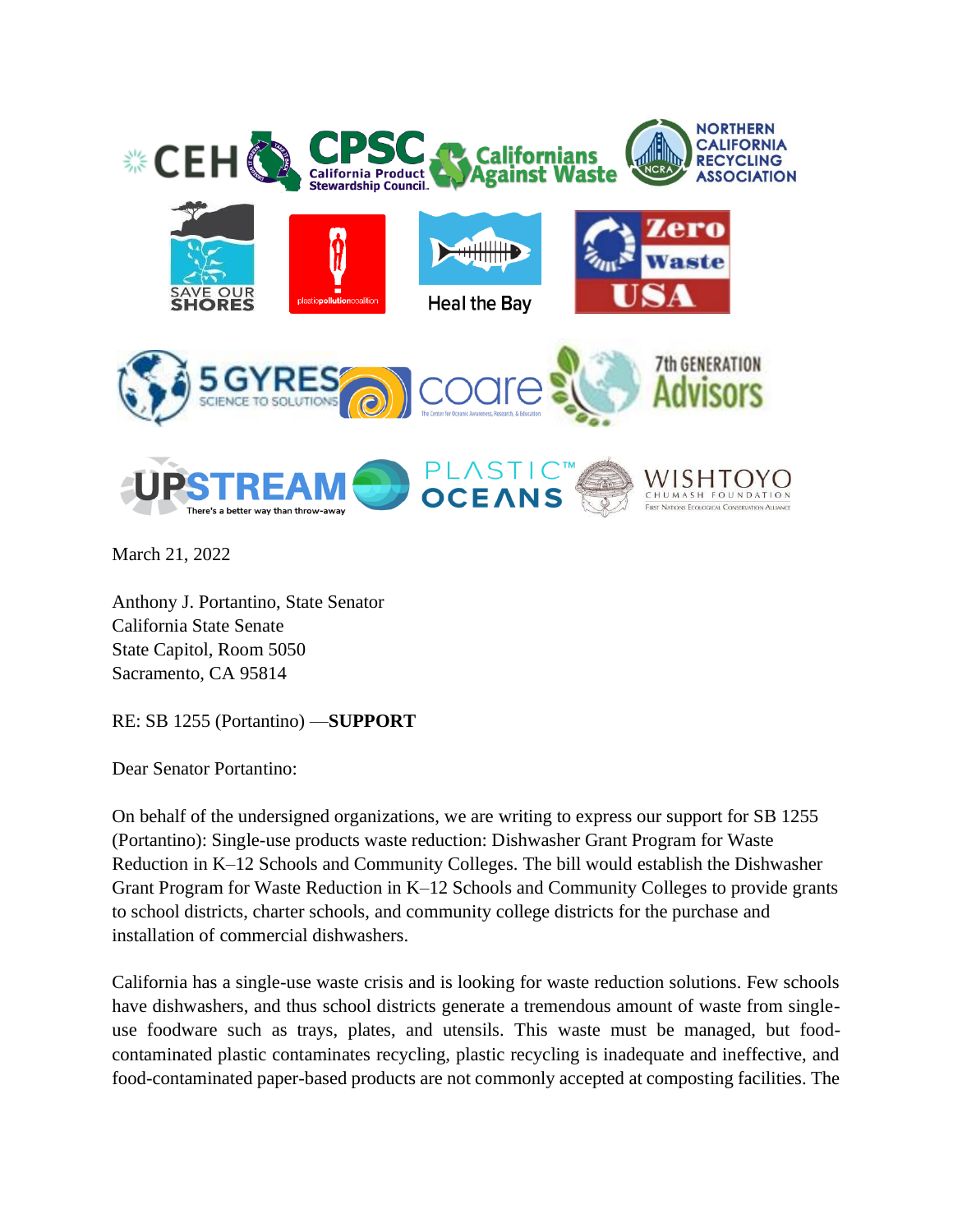cost of managing waste is rising as the costs of waste hauling, disposables, and contamination penalties increase.

The low-quality plastic and harmful chemicals used in single-use items pose health risks by releasing contaminants in composting facilities and leaching into our water supply and soil. Scientists have found that many single-use foodware products contain hazardous chemicals<sup>1</sup> that have been linked to a variety of health complications, including hormone disruption, cancer, behavioral and learning disorders, and much more<sup>2</sup>. Students also learn the wrong values from the daily practice of using and tossing single-use serviceware.

Industrial dish machines present an upstream waste prevention measure, avoiding single-use items and teaching students the values of environmental stewardship by normalizing the re-use of daily items. Current commercial dish machines use very little water and are both fast and energy efficient, lowering the amount of dishes needed on-site. With 15-year lifespans, dish machines provide significant savings and offset waste management costs expected to rise in the near future.

However, the upfront cost of industrial dish machine equipment and the related upgrades, installation, and reconfiguration costs create a barrier to implementation. Schools operating on very limited budgets and with competing needs may stick with single-use serviceware simply because of the upfront investment costs.

Currently, there is no program in California dedicated to stemming the single-use waste stream coming from K–12 school cafeterias and community college campuses. SB 1255 would require the Department of Resources Recycling and Recovery to award grants of up to \$40,000 per kitchen at each school or campus in an applicant district.

Installing commercial dishwashers at K–12 schools and community colleges will allow the transition to safe, reusable foodware designed for repeated use and sanitizing. This change will result in reductions of waste as well as hauling and litter clean-up costs, alleviating these burdens on schools and colleges. Instead of contributing to the waste crisis facing California, eliminating the use of single-use foodware in schools and community colleges will help reduce waste while instilling environmental stewardship values in students.

Thank you for your continued leadership on this issue. We respectfully request your "AYE" vote for SB 1255: Single-use products waste reduction: Dishwasher Grant Program for Waste Reduction in K–12 Schools and Community Colleges.

<sup>1</sup> "Thegreenteam.org." The Green Team, School Nutrition Foundation, Nov. 2009,

https://thegreenteam.org/wp-content/uploads/2020/06/Green-Team-Library-Curriculum.xlsx. <sup>2</sup> Groh, Ksenia J., et al. "Overview of Known Plastic Packaging-Associated Chemicals and Their Hazards." Science of The Total Environment, vol. 651, Feb. 2019, pp. 3253–68. ScienceDirect, https://doi.org/10.1016/j.scitotenv.2018.10.015.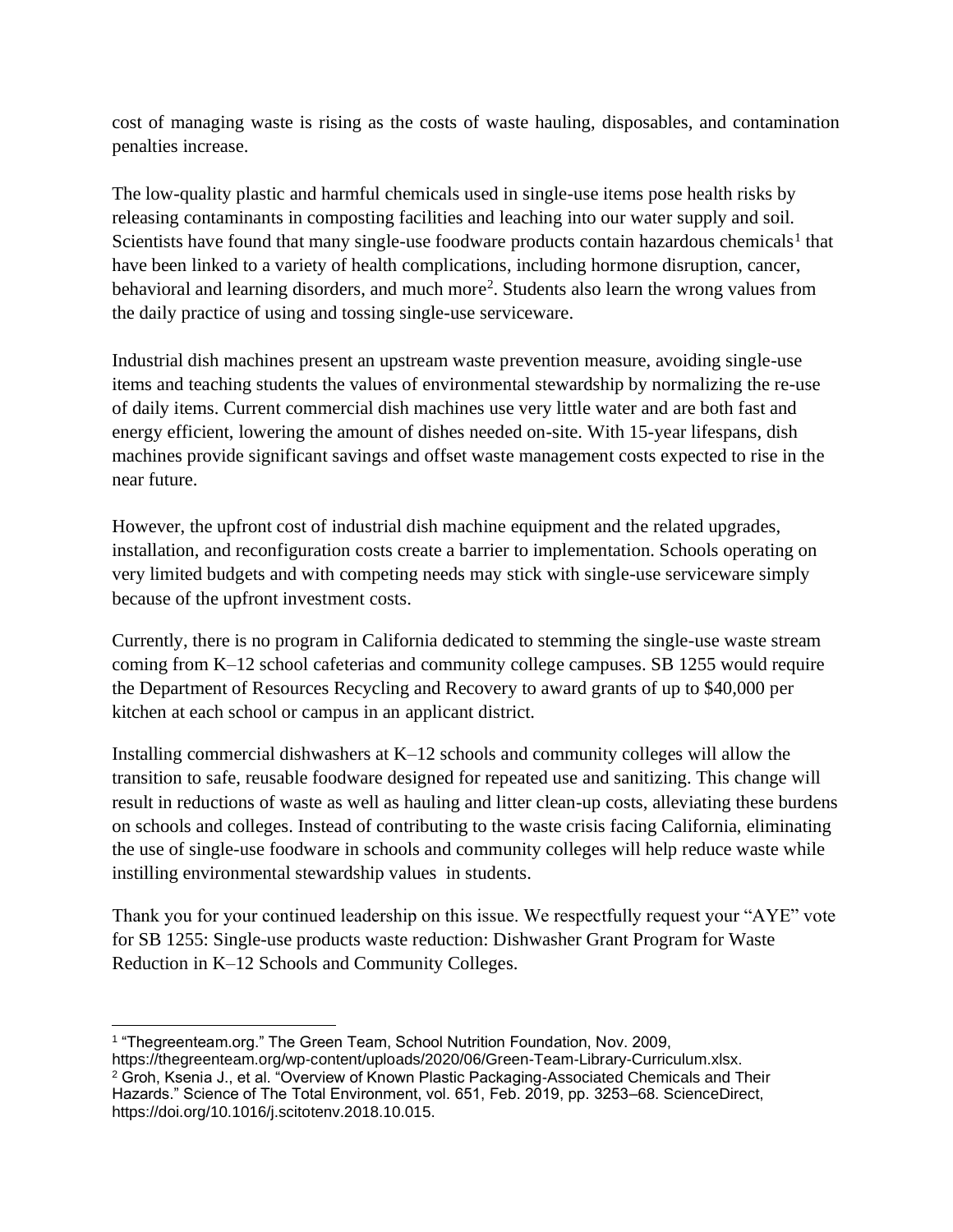Sincerely,

Kathry Meinton

Kathryn Alcantar Doug Kobold Interim Policy Director Executive Director

Aliure

Nicole Kurian **Existence Existence** Erica Donnelly-Greenan Policy Analyst Executive Director Californians Against Waste Save Our Shores

Dianna Cohen Christopher Chin Chief Executive Officer Executive Director

Center for Environmental Health California Product Stewardship Council

Enisternal german

Hl room

Plastic Pollution Coalition The Center for Oceanic Awareness, Research, and Education (COARE)

Anna Cummins

Anna Cummins Leslie Mintz Tamminen Interim Executive Director & Co-Founder Director The 5 Gyres Institute Seventh Generation Advisors

(mily (Parker

Emily Parker Miriam Gordon Coastal and Marine Scientist Policy Director Heal the Bay Upstream

am

Minamilgod